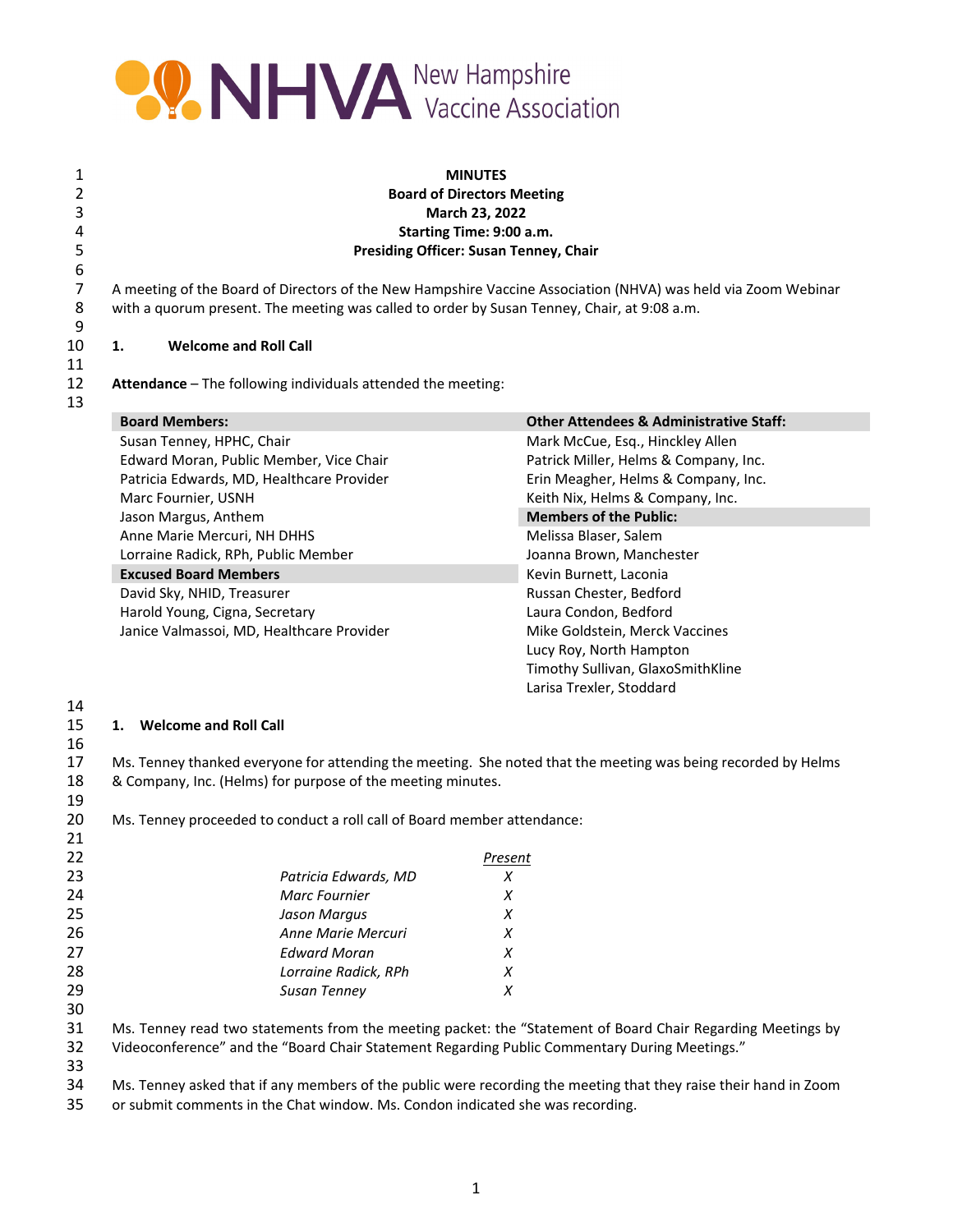

| of New Hampshire and Ms. Tenney expressed she anticipates him being a great addition to the Board. |                       |                                                                                                                                                                                 |                                                                                                                                                                                                                                                                                                                                                                                                                                                                                                                                                                                                                                                                                                                                                                                                                                                                                                                                                                                                                                                                                                                                                                                                                                          |  |  |
|----------------------------------------------------------------------------------------------------|-----------------------|---------------------------------------------------------------------------------------------------------------------------------------------------------------------------------|------------------------------------------------------------------------------------------------------------------------------------------------------------------------------------------------------------------------------------------------------------------------------------------------------------------------------------------------------------------------------------------------------------------------------------------------------------------------------------------------------------------------------------------------------------------------------------------------------------------------------------------------------------------------------------------------------------------------------------------------------------------------------------------------------------------------------------------------------------------------------------------------------------------------------------------------------------------------------------------------------------------------------------------------------------------------------------------------------------------------------------------------------------------------------------------------------------------------------------------|--|--|
| 2. Review and Acceptance of Minutes                                                                |                       |                                                                                                                                                                                 |                                                                                                                                                                                                                                                                                                                                                                                                                                                                                                                                                                                                                                                                                                                                                                                                                                                                                                                                                                                                                                                                                                                                                                                                                                          |  |  |
|                                                                                                    |                       |                                                                                                                                                                                 |                                                                                                                                                                                                                                                                                                                                                                                                                                                                                                                                                                                                                                                                                                                                                                                                                                                                                                                                                                                                                                                                                                                                                                                                                                          |  |  |
|                                                                                                    |                       |                                                                                                                                                                                 |                                                                                                                                                                                                                                                                                                                                                                                                                                                                                                                                                                                                                                                                                                                                                                                                                                                                                                                                                                                                                                                                                                                                                                                                                                          |  |  |
|                                                                                                    |                       |                                                                                                                                                                                 |                                                                                                                                                                                                                                                                                                                                                                                                                                                                                                                                                                                                                                                                                                                                                                                                                                                                                                                                                                                                                                                                                                                                                                                                                                          |  |  |
|                                                                                                    |                       |                                                                                                                                                                                 |                                                                                                                                                                                                                                                                                                                                                                                                                                                                                                                                                                                                                                                                                                                                                                                                                                                                                                                                                                                                                                                                                                                                                                                                                                          |  |  |
|                                                                                                    |                       |                                                                                                                                                                                 |                                                                                                                                                                                                                                                                                                                                                                                                                                                                                                                                                                                                                                                                                                                                                                                                                                                                                                                                                                                                                                                                                                                                                                                                                                          |  |  |
|                                                                                                    |                       |                                                                                                                                                                                 |                                                                                                                                                                                                                                                                                                                                                                                                                                                                                                                                                                                                                                                                                                                                                                                                                                                                                                                                                                                                                                                                                                                                                                                                                                          |  |  |
|                                                                                                    |                       |                                                                                                                                                                                 | No                                                                                                                                                                                                                                                                                                                                                                                                                                                                                                                                                                                                                                                                                                                                                                                                                                                                                                                                                                                                                                                                                                                                                                                                                                       |  |  |
|                                                                                                    | Patricia Edwards, MD  | $\chi$                                                                                                                                                                          |                                                                                                                                                                                                                                                                                                                                                                                                                                                                                                                                                                                                                                                                                                                                                                                                                                                                                                                                                                                                                                                                                                                                                                                                                                          |  |  |
|                                                                                                    | Marc Fournier         | Abstained*                                                                                                                                                                      |                                                                                                                                                                                                                                                                                                                                                                                                                                                                                                                                                                                                                                                                                                                                                                                                                                                                                                                                                                                                                                                                                                                                                                                                                                          |  |  |
|                                                                                                    | Jason Margus          | X                                                                                                                                                                               |                                                                                                                                                                                                                                                                                                                                                                                                                                                                                                                                                                                                                                                                                                                                                                                                                                                                                                                                                                                                                                                                                                                                                                                                                                          |  |  |
|                                                                                                    | <b>Edward Moran</b>   | X                                                                                                                                                                               |                                                                                                                                                                                                                                                                                                                                                                                                                                                                                                                                                                                                                                                                                                                                                                                                                                                                                                                                                                                                                                                                                                                                                                                                                                          |  |  |
|                                                                                                    | Anne Marie Mercuri    | X                                                                                                                                                                               |                                                                                                                                                                                                                                                                                                                                                                                                                                                                                                                                                                                                                                                                                                                                                                                                                                                                                                                                                                                                                                                                                                                                                                                                                                          |  |  |
|                                                                                                    | Lorraine Radick, RPh  | X                                                                                                                                                                               |                                                                                                                                                                                                                                                                                                                                                                                                                                                                                                                                                                                                                                                                                                                                                                                                                                                                                                                                                                                                                                                                                                                                                                                                                                          |  |  |
|                                                                                                    | Susan Tenney          | X                                                                                                                                                                               |                                                                                                                                                                                                                                                                                                                                                                                                                                                                                                                                                                                                                                                                                                                                                                                                                                                                                                                                                                                                                                                                                                                                                                                                                                          |  |  |
|                                                                                                    |                       |                                                                                                                                                                                 |                                                                                                                                                                                                                                                                                                                                                                                                                                                                                                                                                                                                                                                                                                                                                                                                                                                                                                                                                                                                                                                                                                                                                                                                                                          |  |  |
|                                                                                                    |                       |                                                                                                                                                                                 |                                                                                                                                                                                                                                                                                                                                                                                                                                                                                                                                                                                                                                                                                                                                                                                                                                                                                                                                                                                                                                                                                                                                                                                                                                          |  |  |
|                                                                                                    |                       |                                                                                                                                                                                 |                                                                                                                                                                                                                                                                                                                                                                                                                                                                                                                                                                                                                                                                                                                                                                                                                                                                                                                                                                                                                                                                                                                                                                                                                                          |  |  |
|                                                                                                    |                       |                                                                                                                                                                                 |                                                                                                                                                                                                                                                                                                                                                                                                                                                                                                                                                                                                                                                                                                                                                                                                                                                                                                                                                                                                                                                                                                                                                                                                                                          |  |  |
|                                                                                                    |                       |                                                                                                                                                                                 |                                                                                                                                                                                                                                                                                                                                                                                                                                                                                                                                                                                                                                                                                                                                                                                                                                                                                                                                                                                                                                                                                                                                                                                                                                          |  |  |
|                                                                                                    |                       |                                                                                                                                                                                 |                                                                                                                                                                                                                                                                                                                                                                                                                                                                                                                                                                                                                                                                                                                                                                                                                                                                                                                                                                                                                                                                                                                                                                                                                                          |  |  |
|                                                                                                    |                       |                                                                                                                                                                                 |                                                                                                                                                                                                                                                                                                                                                                                                                                                                                                                                                                                                                                                                                                                                                                                                                                                                                                                                                                                                                                                                                                                                                                                                                                          |  |  |
| <b>VOTE RECORDED:</b>                                                                              |                       |                                                                                                                                                                                 |                                                                                                                                                                                                                                                                                                                                                                                                                                                                                                                                                                                                                                                                                                                                                                                                                                                                                                                                                                                                                                                                                                                                                                                                                                          |  |  |
|                                                                                                    |                       |                                                                                                                                                                                 | To authorize the appointment of Ms. Tenney and Mr. Sky as proxies for the                                                                                                                                                                                                                                                                                                                                                                                                                                                                                                                                                                                                                                                                                                                                                                                                                                                                                                                                                                                                                                                                                                                                                                |  |  |
|                                                                                                    |                       |                                                                                                                                                                                 | Assessable Entity Director selection at the June 15, 2022, Annual Meeting of the                                                                                                                                                                                                                                                                                                                                                                                                                                                                                                                                                                                                                                                                                                                                                                                                                                                                                                                                                                                                                                                                                                                                                         |  |  |
|                                                                                                    |                       |                                                                                                                                                                                 |                                                                                                                                                                                                                                                                                                                                                                                                                                                                                                                                                                                                                                                                                                                                                                                                                                                                                                                                                                                                                                                                                                                                                                                                                                          |  |  |
|                                                                                                    |                       |                                                                                                                                                                                 |                                                                                                                                                                                                                                                                                                                                                                                                                                                                                                                                                                                                                                                                                                                                                                                                                                                                                                                                                                                                                                                                                                                                                                                                                                          |  |  |
|                                                                                                    |                       |                                                                                                                                                                                 | No                                                                                                                                                                                                                                                                                                                                                                                                                                                                                                                                                                                                                                                                                                                                                                                                                                                                                                                                                                                                                                                                                                                                                                                                                                       |  |  |
|                                                                                                    |                       |                                                                                                                                                                                 |                                                                                                                                                                                                                                                                                                                                                                                                                                                                                                                                                                                                                                                                                                                                                                                                                                                                                                                                                                                                                                                                                                                                                                                                                                          |  |  |
|                                                                                                    |                       |                                                                                                                                                                                 |                                                                                                                                                                                                                                                                                                                                                                                                                                                                                                                                                                                                                                                                                                                                                                                                                                                                                                                                                                                                                                                                                                                                                                                                                                          |  |  |
|                                                                                                    |                       |                                                                                                                                                                                 |                                                                                                                                                                                                                                                                                                                                                                                                                                                                                                                                                                                                                                                                                                                                                                                                                                                                                                                                                                                                                                                                                                                                                                                                                                          |  |  |
|                                                                                                    |                       |                                                                                                                                                                                 |                                                                                                                                                                                                                                                                                                                                                                                                                                                                                                                                                                                                                                                                                                                                                                                                                                                                                                                                                                                                                                                                                                                                                                                                                                          |  |  |
|                                                                                                    |                       |                                                                                                                                                                                 |                                                                                                                                                                                                                                                                                                                                                                                                                                                                                                                                                                                                                                                                                                                                                                                                                                                                                                                                                                                                                                                                                                                                                                                                                                          |  |  |
|                                                                                                    |                       |                                                                                                                                                                                 |                                                                                                                                                                                                                                                                                                                                                                                                                                                                                                                                                                                                                                                                                                                                                                                                                                                                                                                                                                                                                                                                                                                                                                                                                                          |  |  |
|                                                                                                    |                       |                                                                                                                                                                                 |                                                                                                                                                                                                                                                                                                                                                                                                                                                                                                                                                                                                                                                                                                                                                                                                                                                                                                                                                                                                                                                                                                                                                                                                                                          |  |  |
|                                                                                                    | Susan Tenney          | X                                                                                                                                                                               |                                                                                                                                                                                                                                                                                                                                                                                                                                                                                                                                                                                                                                                                                                                                                                                                                                                                                                                                                                                                                                                                                                                                                                                                                                          |  |  |
|                                                                                                    |                       |                                                                                                                                                                                 |                                                                                                                                                                                                                                                                                                                                                                                                                                                                                                                                                                                                                                                                                                                                                                                                                                                                                                                                                                                                                                                                                                                                                                                                                                          |  |  |
| <b>Executive Directors Report</b><br>3.                                                            |                       |                                                                                                                                                                                 |                                                                                                                                                                                                                                                                                                                                                                                                                                                                                                                                                                                                                                                                                                                                                                                                                                                                                                                                                                                                                                                                                                                                                                                                                                          |  |  |
|                                                                                                    |                       |                                                                                                                                                                                 | Ms. Tenney invited Mr. Miller to provide his Executive Director report. Mr. Miller provided a brief overview of the                                                                                                                                                                                                                                                                                                                                                                                                                                                                                                                                                                                                                                                                                                                                                                                                                                                                                                                                                                                                                                                                                                                      |  |  |
|                                                                                                    | <b>VOTE RECORDED:</b> | <b>VOTED:</b><br><b>VOTED:</b><br>Members.<br>Patricia Edwards, MD<br><b>Marc Fournier</b><br>Jason Margus<br>Anne Marie Mercuri<br><b>Edward Moran</b><br>Lorraine Radick, RPh | Ms. Tenney welcomed Marc Fournier to the Board. Mr. Fournier has replaced Wendy Lee Parker as the<br>representative for self-insured entities. Mr. Fournier is the Director of Human Resources for the University System<br>Ms. Tenney asked if there were any comments related to the January 19, 2022, meeting minutes. There being none,<br>Ms. Tenney asked for a motion to accept the minutes.<br>On a motion by Mr. Moran, seconded by Mr. Margus, by roll call it was<br>To accept the January 19, 2022, Board meeting minutes as presented.<br><u>Yes</u><br>*Mr. Fournier abstained from the vote as he was not in attendance at the January 19, 2022, meeting.<br>Ms. Tenney then explained in preparation for the upcoming NHVA Annual Meeting scheduled for June 15, 2022, the<br>normal course of business is to appoint two proxies to represent the assessed entities to facilitate director section<br>at the annual meeting. For the past several years, Mr. Sky and Ms. Tenney served in this role. Ms. Tenney asked if<br>someone would offer a motion to authorize this appointment once again.<br>On a motion by Mr. Margus, seconded by Mr. Moran, by roll call it was<br><u>Yes</u><br>X<br>X<br>X<br>X<br>X<br>X |  |  |

82 are on track with projections and have grown from \$15M at the beginning of the fiscal year to \$25M as of February<br>83 28, 2022. The estimated amount due to the Department of Health and Human Services in June 2022 is \$16,

83 28, 2022. The estimated amount due to the Department of Health and Human Services in June 2022 is \$16,625,254.<br>84 Mr. Miller advised that the final payment amount will be voted on at the June meeting and could vary base Mr. Miller advised that the final payment amount will be voted on at the June meeting and could vary based upon

Department of Health and Human Services (NH DHHS) expenditure.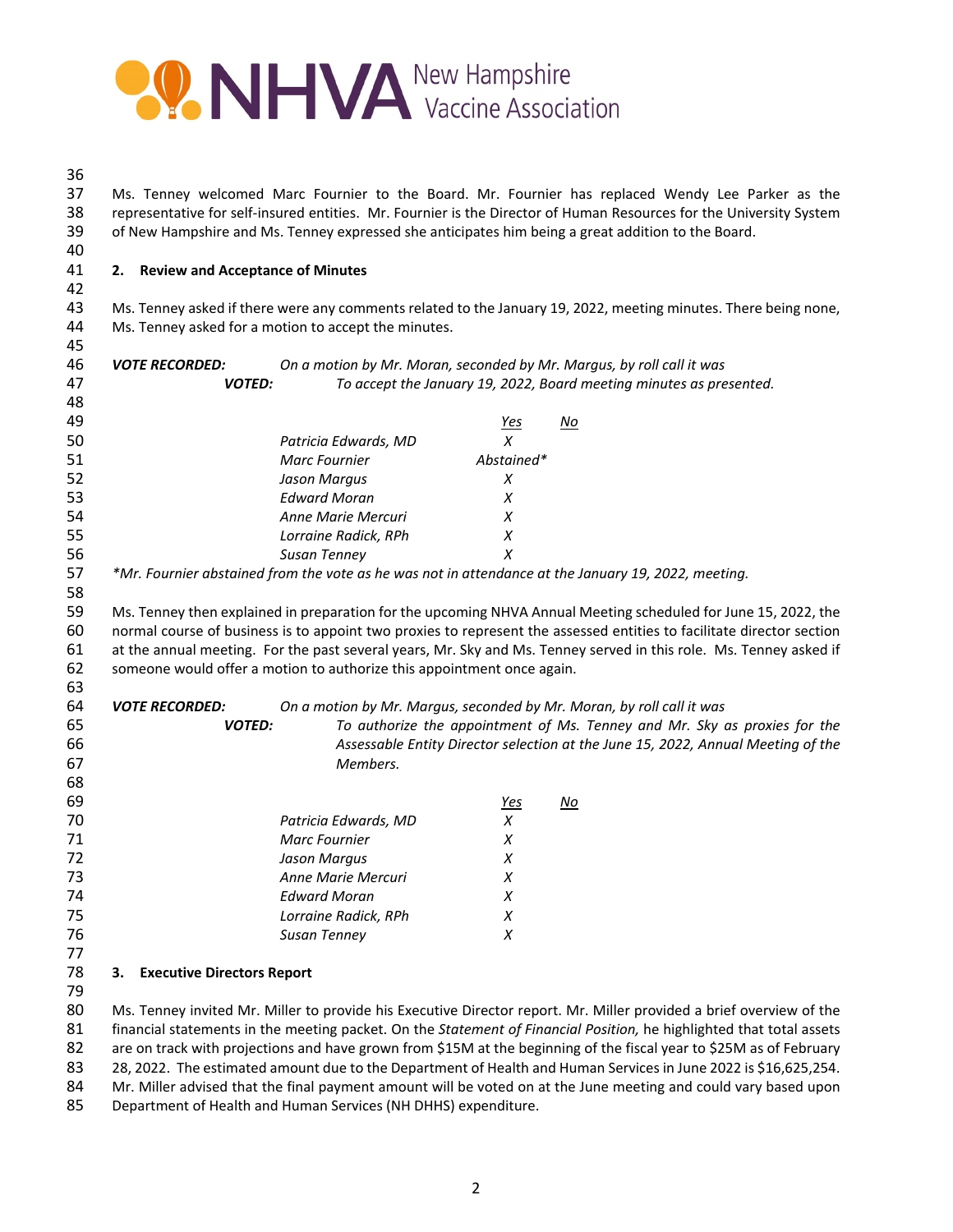# **PONHVA** New Hampshire

#### 

 Mr. Miller reviewed the *Statement of Changes in Net Assets* as of February 28, 2022. The most recent assessment period ended on February 15, 2022, so when comparing the assessment income to the prior quarter it is lower 89 because not all receipts had been received. As of February 28, \$2,931,013 for non-TRICARE income had been received and \$43,543 for the TRICARE settlement for one carrier. An additional \$71,694 in assessment income and \$100,470 for TRICARE was received after February 28, which will be reflected in the next quarterly statement. Expenses were similar to the prior month and are running under budget this year by \$8,501 primarily due to fewer 93 legal fees and some other smaller expenses.

 Mr. Miller reviewed the quarterly assessment collection data. For the quarter ending August 15, 2021, the assessed average monthly lives variance was 7,715; it was higher as the prior year model assumed a greater loss of lives due to COVID than what occurred. For the periods ending November 15, 2021, and February 15, 2022, the assessed 98 average monthly lives variances were -1,093 and -1,523, respectively.

- Mr. Miller anticipates that we will be completely repaid for the TRICARE settlement at the end of this fiscal year. This will be discussed further at the September Audit Committee and Board meetings.
- Mr. Miller concluded that overall, the financials are sound and NHVA is where it needs to be from a cash position for the scheduled upcoming payment to the Department.
- 

 Mr. Miller discussed two trend charts that the group has been following since the beginning of the pandemic. The first shows unemployment rates, with the orange line reflecting New Hampshire's rates and the blue showing national rates. In March 2022, the State recalculated and updated the figures back to 2017, and as a result, the figures reflected in the chart increased slightly from what has been shared with the Board over the past four or five quarters. Unemployment rates continue to go down and our assumption is that more people are employed. This should have a positive impact on NHVA's total assessed lives as more people receive benefits with employment.

113 The second graph reflects Medicaid enrollment. The blue line represents the Medicaid low-income children and CHIP lives, and the orange representsthe Medicaid expansion lives. Both continue to increase. Mr. Milleris watching what the Federal government is going to do in terms of ending the public health emergency which is expected to expire sometime during the summer. At that point in time, there will be a significant number of people no longer eligible for Medicaid and the question will be what percentage of this population will end up on exchange products which would impact assessed lives under NHVA.

120 Mr. Miller will continue to monitor both of these metrics as we move into the next rate setting process.

#### **4. Department of Health and Human Services (DHHS) Update**

 Ms. Tenney asked Ms. Mercuri if she had anything to share with the Board. Ms. Mercuri stated that as of March 15, 2022, the New Hampshire Immunization program has spent \$13.1M from the NHVA account to purchase vaccines 126 for children. The NH DHHS is seeing higher quantities of vaccines being ordered by providers indicating that providers are continuing their efforts to bring children up to date with vaccinations. Ms. Mercuri anticipates that it 128 will take a bit more time to return to the pre-pandemic vaccination levels, but felt the gap is decreasing as children are receiving catch up doses.

 Ms. Mercuri reported that next quarter, they will be preparing the State's annual data to be sent to NHVA for the assessment rate setting processes.

 Ms. Mercuri advised the group that DHHS has not received any information from the Federal government regarding 135 when payment for the approved COVID-19 vaccines will fall to the states. In preparation, DHHS is conducting some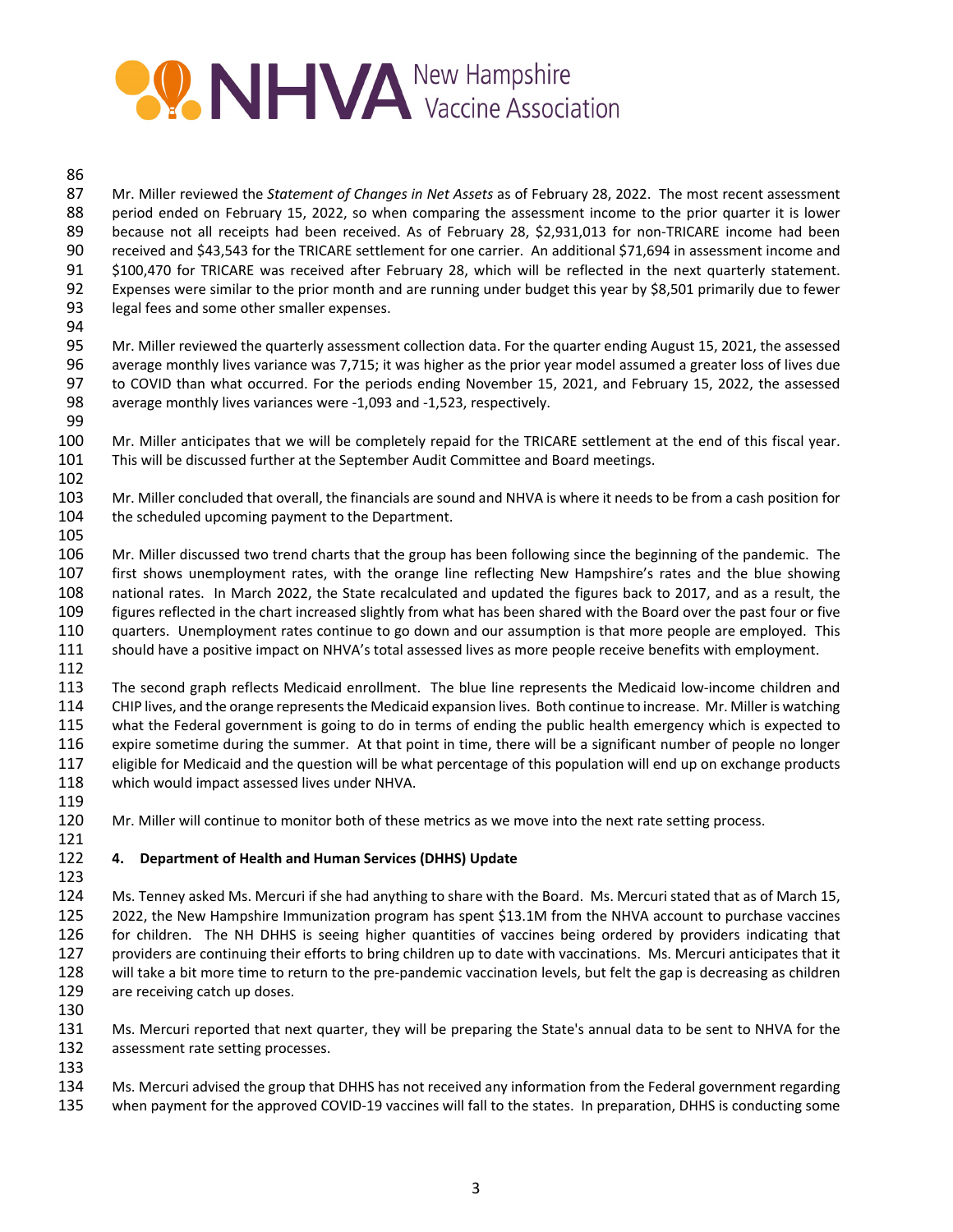

 cost estimatesfor children, which may be anywhere from \$4M to \$6.4M based on vaccination schedule assumptions of two doses per child at \$20 per dose timesfor 100,000 to 160,000 children. The NH DHHS does not currently know the number of doses that will be ultimately recommended for children, so these assumptions were developed to begin the budget estimation process.

 Finally, Ms. Mercuri concluded by stating the Department has been doing well promoting covered COVID vaccinations for children ages five and older, according to our CDC's State Profile Report. For children ages 12 to 17 143 years old and for ages five to 11 years old, 58.5% and 24%, respectively, have completed a two-shot series. Ms. Mercuri will share additional information with the Board as it becomes available.

# **5. Public Comment**

 Ms. Tenney invited members of the public that wish to make any comments. No members of the public indicted 149 they wished to provide comment.

## **6. Executive Session**

Ms. Tenney suggested the Board move into Executive Session to speak with Legal and asked for a motion.

 *VOTE RECORDED: On a motion by Mr. Margus, seconded by Mr. Moran, by roll call it was VOTED: To move into Executive Session to consult legal counsel at 9:28 a.m.*

| 159<br>Patricia Edwards, MD<br>x<br>160<br><b>Marc Fournier</b><br>X<br>161<br>Jason Margus<br>х<br>162<br>Anne Marie Mercuri<br>х<br>163<br><b>Edward Moran</b><br>х<br>164<br>Lorraine Radick, RPh<br>х<br>165<br>Susan Tenney<br>х | 158 | Yes | No |
|---------------------------------------------------------------------------------------------------------------------------------------------------------------------------------------------------------------------------------------|-----|-----|----|
|                                                                                                                                                                                                                                       |     |     |    |
|                                                                                                                                                                                                                                       |     |     |    |
|                                                                                                                                                                                                                                       |     |     |    |
|                                                                                                                                                                                                                                       |     |     |    |
|                                                                                                                                                                                                                                       |     |     |    |
|                                                                                                                                                                                                                                       |     |     |    |
|                                                                                                                                                                                                                                       |     |     |    |

 The Board sought guidance from Attorney Mark McCue regarding the continued conduct of meetings by Zoom or 168 other similar readily accessible, web-based video conference service. Attorney McCue explained the legal reasoning 169 behind the Association's Public Access Policy and its goal of adhering to RSA 91-A unless the statute conflicts with 170 sound governance practices established for non-profit corporations. He also explained RSA 91-A:2(III), which permits the chair to determine that an emergency exists that would prevent the physical presence of a quorum of the Board.

 The Board expressed its desire to continue convening meetings of the Board via Zoom or similar publicly‐accessible 174 video conference service after the COVID-19 emergency subsides because that format reduces the Association's 175 administrative expenses, addresses the ongoing challenge faced by the Association when seeking appropriate in-176 person meeting space, and reduces the burden on volunteer board members thus enhancing their participation and contributions to the Association, all while satisfying (if not surpassing) the goals of RSA 91‐A by making Board 178 meetings readily-accessible to the public. Attorney McCue indicated that best governance practices were changing because of the pandemic and the broad availability and use of services like Zoom.

 The Board agreed to continue the evaluation of this topic, and asked Attorney McCue to research changes in nonprofit governance standards and consider modifications to the Association's Public Access Policy for future submission to the Board for review.

- 
- Executive Session Meeting minutes respectfully submitted by